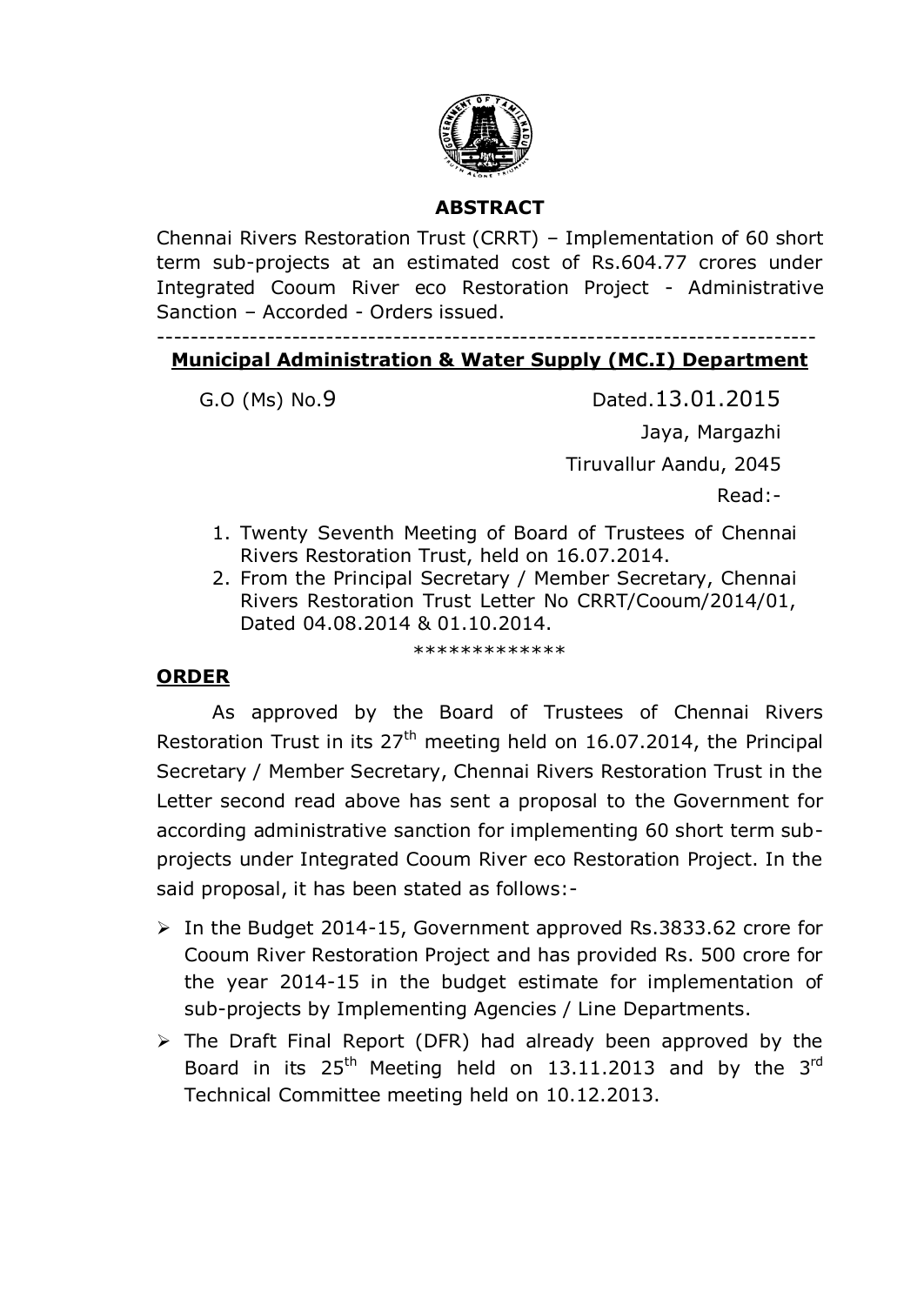| SI.<br><b>No</b> | <b>Agency</b><br><b>Dept</b> | <b>Interventions</b>                | <b>Short</b><br><b>Term</b> | <b>Medium</b><br><b>Term</b> | <b>Long Term</b> | <b>Amount</b><br>(Rs. In<br>crores) |
|------------------|------------------------------|-------------------------------------|-----------------------------|------------------------------|------------------|-------------------------------------|
| 1                | <b>CMWSSB</b>                | Sewage                              | 94.42                       | 257.90                       | 8.53             | 360.85                              |
| 2                | <b>CoC</b>                   | Solid Waste                         | 7.11                        | 2.52                         | 0.90             | 10.53                               |
| 3                | <b>PWD</b>                   | <b>River Channel</b><br>Improvement | 34.94                       | 29.11                        | 22.62            | 86.67                               |
| $\overline{4}$   | <b>PWD</b>                   | Major Drain<br>Improvements         | 600.00                      |                              |                  | 600.00                              |
| 5                | <b>TNSCB</b>                 | R&R                                 | 300.00                      | 839.14                       | 839.14           | 1,978.28                            |
| 6                | CoC/<br><b>CRRT</b>          | Riverfront<br>Development           | 79.43                       | 118.0                        | 85.39            | 282.82                              |
|                  |                              | <b>Base cost</b>                    | 1115.90                     | 1246.67                      | 956.58           | 3,319.15                            |
|                  |                              | Contingencies 2.5%                  | 27.90                       | 31.17                        | 23.91            | 82.98                               |
|                  |                              | <b>Supervision Charges</b><br>2.5%  | 27.90                       | 31.17                        | 23.91            | 82.98                               |
|                  |                              | <b>TOTAL COST</b>                   | 1,171.70                    | 1,309.01                     | 1,004.40         | 3,485.11                            |
|                  |                              | Price Escalation 10%                | 117.17                      | 130.90                       | 100.44           | 348.51                              |
|                  |                              | <b>Total Project Cost</b>           | 1288.87                     | 1,439.91                     | 1,104.84         | 3,833.62                            |

The sub-projects and the cost provided in the Draft Final Report (DFR) are as follows:-

 $\triangleright$  After a series of consultation meetings, the total cost of the Cooum River Restoration has come down to Rs.1934.84 crore from Rs.3833.62 crore originally estimated as detailed below:-

| SI.<br>No.     | Agency/<br><b>Depart</b><br>ment | No. of<br>propo<br>sals | <b>Base Cost</b> | <b>Contingencies</b><br>&<br><b>Supervision</b> | <b>Price</b><br><b>Escalation</b> | <b>Total</b><br><b>Project Cost</b> |
|----------------|----------------------------------|-------------------------|------------------|-------------------------------------------------|-----------------------------------|-------------------------------------|
| I              | Short term plan proposals        |                         |                  |                                                 |                                   |                                     |
| $\mathbf{1}$   | <b>PWD</b>                       | 9                       | 81.01            | 4.04                                            | 8.52                              | 93.57                               |
| 2              | CoC                              | 12                      | 87.41            | 4.37                                            | 9.18                              | 100.96                              |
| 3              | <b>CMA</b>                       | 5                       | 27.24            | 1.37                                            | 2.86                              | 31.47                               |
| $\overline{4}$ | <b>DRD</b>                       | 7                       | 3.18             | 0.14                                            | 0.35                              | 3.67                                |
| 5              | <b>CMWSSB</b>                    | 15                      | 161.18           | 8.07                                            | 16.94                             | 186.19                              |
| 6              | <b>TNSCB</b>                     | 9                       | 1087.63          | 135.97                                          | 0                                 | 1223.60                             |
| 7              | <b>CRRT</b>                      | 3                       | 6.11             | 0.30                                            | 0.65                              | 7.06                                |
|                | <b>Total</b>                     | 60                      | 1453.76          | 154.26                                          | 38.50                             | 1646.52                             |
| 11             | Medium term plan proposals       |                         |                  |                                                 |                                   |                                     |
| 1              | <b>CoC</b>                       | 3                       | 214.59           | 10.73                                           | 22.52                             | 247.84                              |
| $\overline{2}$ | <b>CMWSSB</b>                    | 1                       | 17.10            | 0.85                                            | 1.79                              | 19.74                               |
| 3              | <b>CRRT</b>                      | 3                       | 15.50            | 0.78                                            | 1.63                              | 17.91                               |
|                | <b>Total</b>                     | $\overline{\mathbf{z}}$ | 247.19           | 12.36                                           | 25.94                             | 285.49                              |
| III            | Long term plan proposals         |                         |                  |                                                 |                                   |                                     |
| 1              | CoC                              |                         | 2.32             | 0.12                                            | 0.24                              | 2.68                                |
| $\overline{2}$ | <b>CRRT</b>                      | $\mathbf{1}$            | 0.13             | 0.01                                            | 0.01                              | 0.15                                |
|                | <b>Total</b>                     | $\overline{2}$          | 2.45             | 0.13                                            | 0.25                              | 2.83                                |
|                | <b>Total Project</b><br>Cost     | 69                      | 1703.40          | 166.75                                          | 64.69                             | 1934.84                             |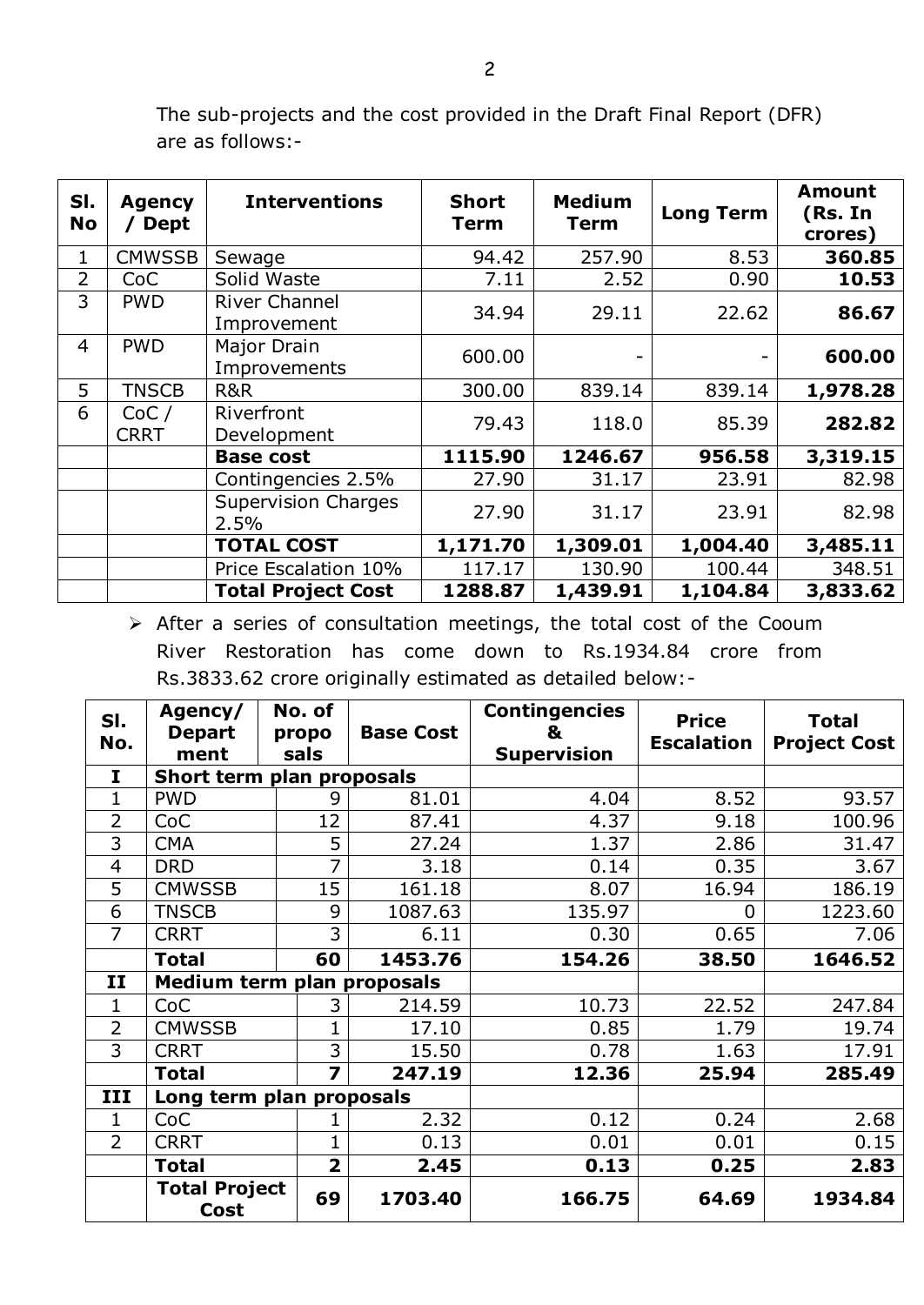- $\triangleright$  The matter was taken up to the Board of Chennai Rivers Restoration Trust in its 27<sup>th</sup> meeting Dated 16.07.2014. The Line Departments and CRRT made detailed presentation to the Board.
- $\triangleright$  After detailed discussion, the Board approved the entire 69 subproject proposals costing Rs.1934.84 crores as proposed by Implementing Agencies / Line Departments and passed the Resolutions accordingly.
- $\triangleright$  Out of the 69 sub-projects, it was resolved that, sixty projects for the short term i.e., from 2014-15 to 2016-17, for a total cost of Rs.1646.52 crores will be implemented by the concerned Implementing Agencies / Line Departments, by adopting the procurement procedures as prescribed under Tamil Nadu Transparency in Tender Act and rules framed thereon and the Member Secretary has been authorized to send the proposals to Government for according Administrative Sanction for implementing the subprojects.
- $\triangleright$  It was also "resolved that the disbursement to the Implementing Agencies / Line Departments has to be made based on the progress of the sub-project within the budget provision approved by the Government from time to time and based on the guidelines & procedures for implementation of Cooum River Restoration Project and management of Cooum River Restoration Project Fund (approved by the Board vide Circular Note Dated 02.05.2014 and under consideration by the Government)".

2. Further, regarding the source of funding for implementing 60 short term sub-projects by various Implementing Agencies / Line Departments at an estimated cost of Rs 1646.52 crores under Integrated Cooum River eco- restoration project, the Principal Secretary/ Member Secretary, CRRT has stated as follows:-

 $\triangleright$  Of the total 60 proposals, the major one is for construction of tenement for establishing 14,257 families by Tamil Nadu Slum Clearance Board (TNSCB). The notional cost of construction of Rs 6.50 lakhs per family which worked out to Rs.1041.75 crores has already been excluded from the original total cost, since this has been incurred from Jawaharlal Nehru National Urban Renewal Mission (JnNURM). However the cost for the rehabilitation for Rs 181.85 crores is essentially to be paid to Tamil Nadu Slum Clearance Board for the implementation of the Project as removal of encroachment is a critical activity without which many of the other activities cannot be initiated. The encroachments fall on the bank of the river where cleaning, creation of walkways, cycle tracks and parks are to be done. Even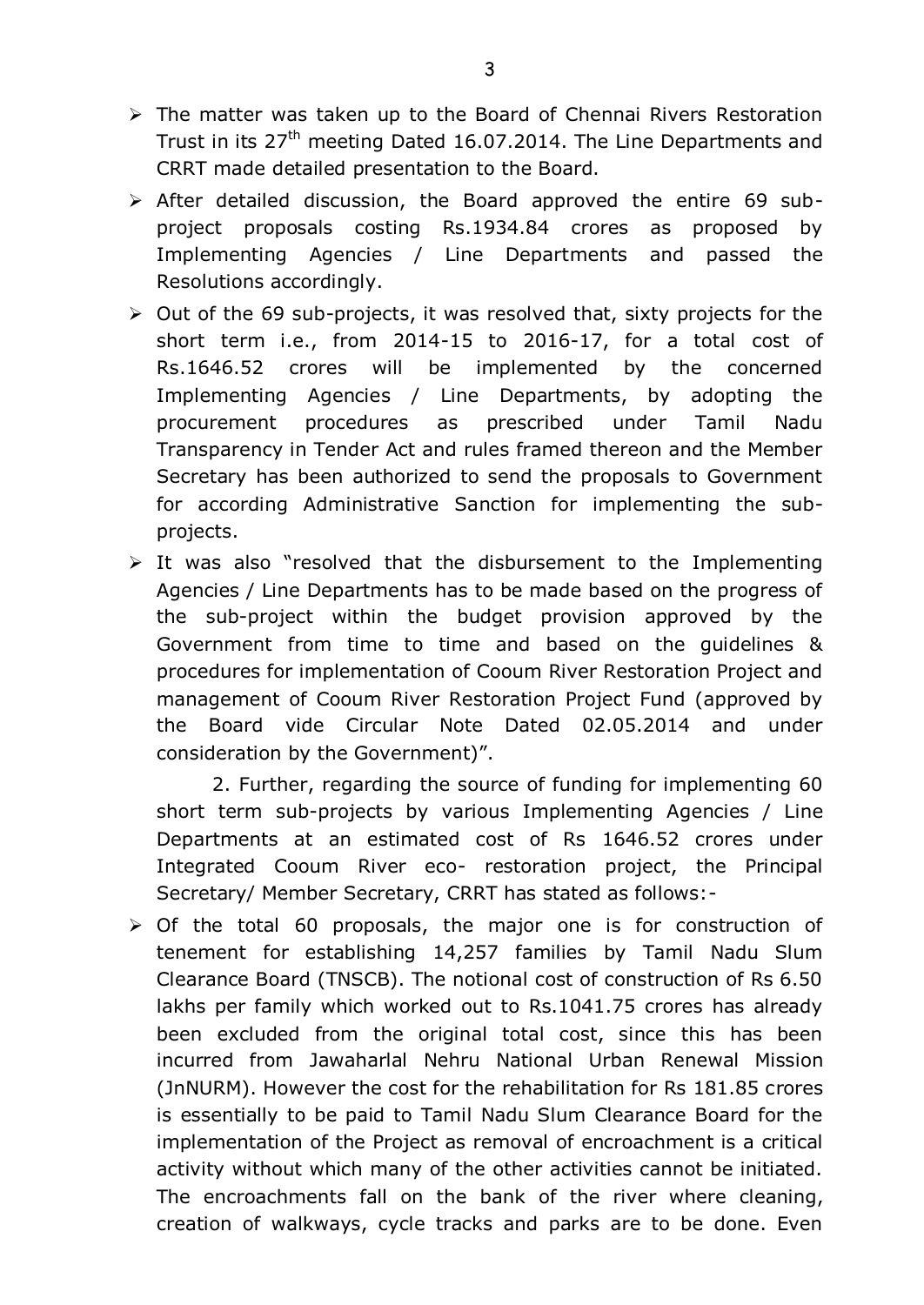fencing along the bank cannot be done entirely, if the encroachments are not removed before the other project activities.

- Though Rural Development Department had assured that National Rural Employment Guarantee Project (NREGP) fund of Rs 3.67 Crore will be used for their component, they have recently expressed inability.
- $\triangleright$  Thus Rs 604.77 crores will have to be spent on the short term subprojects of Cooum River Restoration Fund. This year Rs.500.00 crores has been provided in the B.E.2014-15. Additional, Rs 104.77 crores will be sought either in 2015-16 or 2016-17 depending on the progress of the project.

3. Hence, the Principal Secretary / Member Secretary, Chennai Rivers Restoration Trust has requested the Government to accord administrative sanction for implementing the following sixty (60) short term sub-projects by various Implementing Agencies / Line Departments at an estimated cost of Rs.1646.52 crores under Integrated Cooum River Eco-Restoration Project with the following means of finance as approved by the Board of Trustees of Chennai Rivers Restoration Trust on  $16.07.2014$  in its  $27<sup>th</sup>$  Meeting:-

|                  | (in crores)                   |                         |                     |                                       |                                   |                                        |  |
|------------------|-------------------------------|-------------------------|---------------------|---------------------------------------|-----------------------------------|----------------------------------------|--|
| SI.<br><b>No</b> | Agency /<br><b>Department</b> | No. of<br>propo<br>sals | <b>Base</b><br>Cost | <b>Contingencies</b><br>& Supervision | <b>Price</b><br><b>Escalation</b> | <b>Total</b><br><b>Project</b><br>Cost |  |
| I                | Short term plan proposals     |                         |                     |                                       |                                   |                                        |  |
| 1                | <b>PWD</b>                    | 9                       | 81.01               | 4.04                                  | 8.52                              | 93.57                                  |  |
| $\overline{2}$   | CoC                           | 12                      | 87.41               | 4.37                                  | 9.18                              | 100.96                                 |  |
| 3                | <b>CMA</b>                    | 5                       | 27.24               | 1.37                                  | 2.86                              | 31.47                                  |  |
| $\overline{4}$   | <b>DRD</b>                    | ⇁                       | 3.18                | 0.14                                  | 0.35                              | 3.67                                   |  |
| 5                | <b>CMWSSB</b>                 | 15                      | 161.18              | 8.07                                  | 16.94                             | 186.19                                 |  |
| 6                | TNSCB                         | 9                       | 1087.63             | 135.97                                | $\Omega$                          | 1223.60                                |  |
| 7                | <b>CRRT</b>                   | 3                       | 6.11                | 0.30                                  | 0.65                              | 7.06                                   |  |
|                  | <b>Total</b>                  | 60                      | 1453.76             | 154.26                                | 38.50                             | 1646.52                                |  |

4. The Government, after careful examination of the proposal of Principal Secretary / Member Secretary, Chennai Rivers Restoration Trust, accord administrative sanction to Chennai Rivers Restoration Trust for implementing Sixty (60) short term sub-projects at an estimated cost of Rs.604.77 crore (Rupees Six Hundred and Four Crore and Seventy Seven Lakhs Only) under Integrated Cooum River Eco-Restoration Project, including the cost of Rs.181.85 crore (Rupees One Hundred and Eighty One Crore Eighty Five Lakhs only) for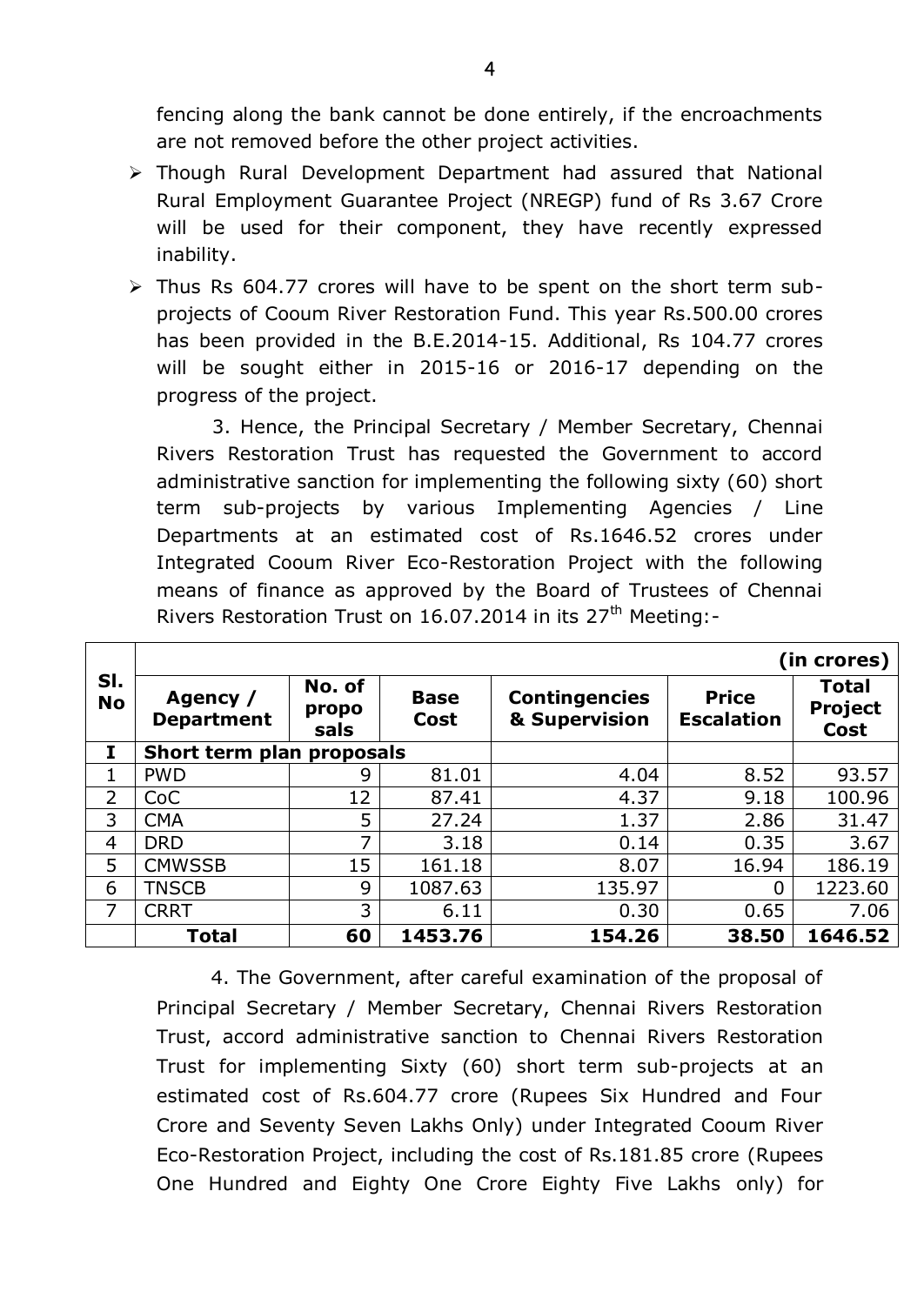removal of encroachment and rehabilitation to be paid to Tamil Nadu Slum Clearance Board as follows:-

| SI.<br>No.                                                                       | Agency /<br><b>Department</b>                                                          | No. of<br>propo<br>sals | <b>Base</b><br><b>Cost</b> | <b>Contingencies &amp;</b><br><b>Supervision</b> | <b>Price</b><br><b>Escalation</b> | <b>Total</b><br><b>Project</b><br>Cost |  |
|----------------------------------------------------------------------------------|----------------------------------------------------------------------------------------|-------------------------|----------------------------|--------------------------------------------------|-----------------------------------|----------------------------------------|--|
| $\mathbf{I}$                                                                     | Short term plan proposals                                                              |                         |                            |                                                  |                                   |                                        |  |
| $\mathbf{1}$                                                                     | Public<br>Works<br>Department                                                          | 9                       | 81.01                      | 4.04                                             | 8.52                              | 93.57                                  |  |
| $\overline{2}$                                                                   | of<br>Corporation<br>Chennai                                                           | 12                      | 87.41                      | 4.37                                             | 9.18                              | 100.96                                 |  |
| $\overline{\mathbf{3}}$                                                          | Commissionerate<br>0f<br>Municipal<br>Administration                                   | $\overline{5}$          | 27.24                      | 1.37                                             | 2.86                              | 31.47                                  |  |
| $\overline{4}$                                                                   | <sub>of</sub><br>Directorate<br>Rural Development                                      | $\overline{7}$          | 3.18                       | 0.14                                             | 0.35                              | 3.67                                   |  |
| $\overline{5}$                                                                   | Chennai<br>Metropolitan Water<br>Supply<br>&<br>Sewerage Board                         | 15                      | 161.18                     | 8.07                                             | 16.94                             | 186.19                                 |  |
| 6                                                                                | Chennai<br><b>Rivers</b><br><b>Restoration Trust</b>                                   | 3                       | 6.11                       | 0.30                                             | 0.65                              | 7.06                                   |  |
|                                                                                  |                                                                                        |                         |                            |                                                  | Total (A)                         | 422.92                                 |  |
| $\mathbf{1}$                                                                     | Tamil Nadu Slum Clearance Board                                                        |                         |                            |                                                  |                                   |                                        |  |
| a. Shifting allowance<br>at<br>the rate of Rs.5000 per<br>person                 |                                                                                        | 1                       | 7.13                       | 0.89                                             | $\mathbf 0$                       | 8.02                                   |  |
| b. Subsistence<br>allowance<br>at the rate of Rs.2500<br>per month for 1 year    |                                                                                        | 1                       | 42.77                      | 5.34                                             | $\mathbf 0$                       | 48.11                                  |  |
| c. Beneficiary Contribution<br>at the rate of 10% of<br>the cost of construction |                                                                                        | 1                       | 92.67                      | 11.58                                            | $\mathbf 0$                       | 104.25                                 |  |
|                                                                                  | 3.56<br>d. EB Service connection<br>1<br>0.45<br>$\mathbf 0$                           |                         | 4.01                       |                                                  |                                   |                                        |  |
| e. Community<br>Development<br>Programme                                         |                                                                                        | 1                       | 4.89                       | 0.61                                             | $\mathbf 0$                       | 5.50                                   |  |
| f. Impact<br>Study                                                               | Assessment                                                                             | $\mathbf{1}$            | 0.43                       | 0.05                                             | $\mathbf 0$                       | 0.48                                   |  |
| g. Project<br>Group                                                              | Management                                                                             | $\mathbf 1$             | 1.41                       | 0.18                                             | $\overline{0}$                    | 1.59                                   |  |
| per                                                                              | h. Land cost at Auto Nagar<br>(300 Sq.Ft @ Rs.638)<br>Sq.Ft<br>for<br>458<br>families) | $\mathbf 1$             | 8.77                       | 1.12                                             | $\overline{0}$                    | 9.89                                   |  |
|                                                                                  |                                                                                        |                         |                            |                                                  | Total (B)                         | 181.85                                 |  |
|                                                                                  | Total (A+B)                                                                            | 59                      | 527.76                     | 38.51                                            | 38.50                             | 604.77                                 |  |

The additional component i.e., Notional cost of Rs.1041.75 crore for construction of tenement for 14257 families by Tamil Nadu Slum Clearance Board at the rate of Rs.6.5 Lakhs per family has been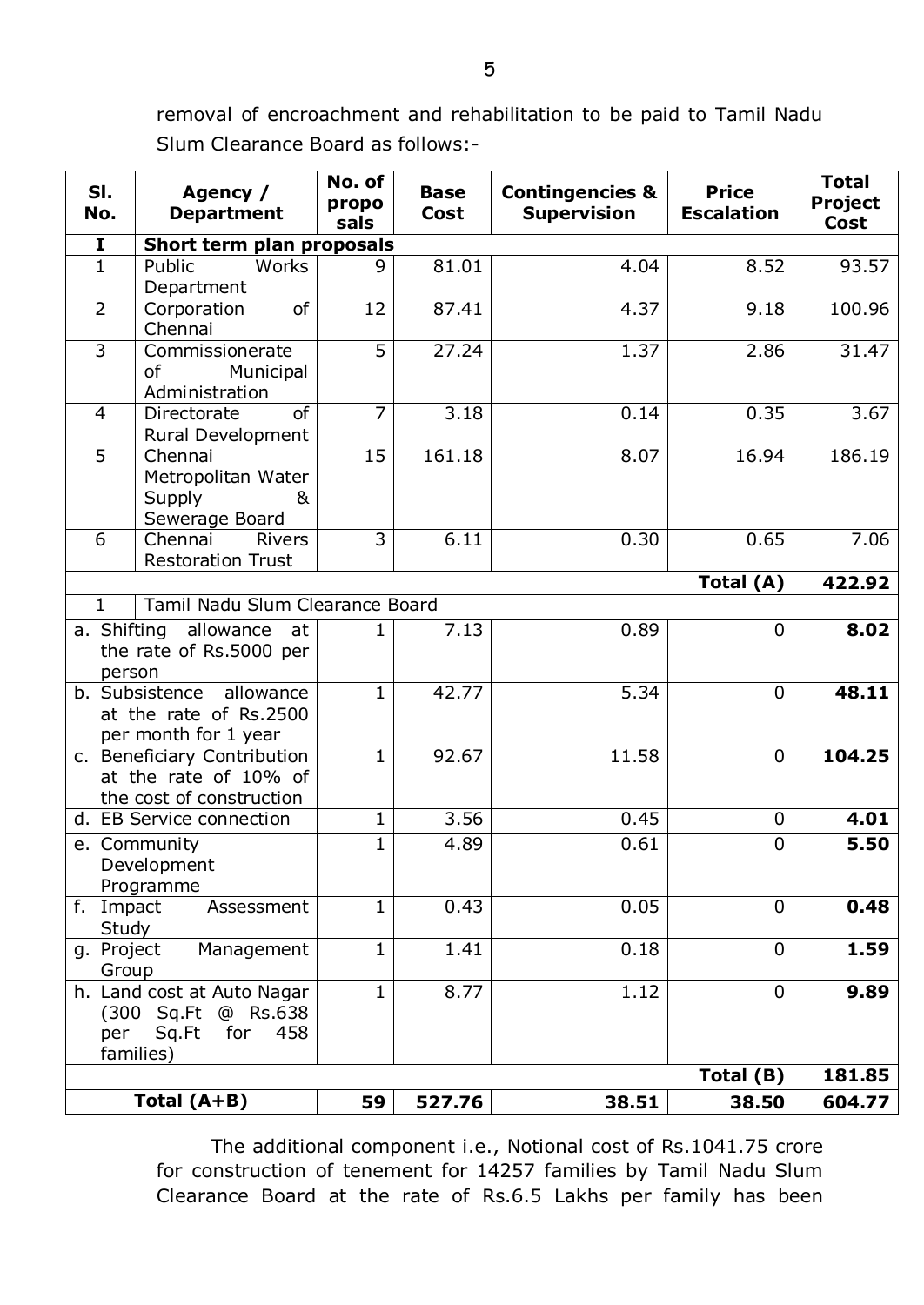incurred from Jawaharlal Nehru National Urban Renewal Mission (JnNURM).

5. This order issues with the concurrence of Finance Department vide U.O No.73322/JS (AR)/2014, Dated.12.01.2015.

### **(BY ORDER OF THE GOVERNOR)**

#### **K PHANINDRA REDDY PRINCIPAL SECRETARY TO GOVERNMENT**

To

The Principal Secretary / Member Secretary, Chennai Rivers Restoration Trust, 6/103, Dr.D.G.S Dinakaran Salai, Raja Annamalaipuram, Chennai- 600 028. The Principal Secretary to Government, Public Works Department, Chennai – 600 009. The Secretary to Government, Rural Development & Panchayat Raj Department, Chennai – 600 009. The Principal Secretary / Commissioner, Corporation of Chennai, Chennai – 600 003 The Commissioner of Municipal Administration, Chepauk, Chennai – 600 005. The Managing Director, Chennai Metropolitan Water Supply & Sewerage Board, Chintadripet, Chennai – 600 002. **Copy to:** The Senior Personnel Assistant to the Hon'ble Minister (Municipal Administration, Rural Development, Law, Courts & Prisions), Chennai– 600 009. The Finance (MAWS / BPE) Department, Chennai – 600 009. The Prl. Private Secretary to the Principal Secretary to Government,

Municipal Administration and Water Supply Department, Chennai- 600 009.

The Municipal Administration and Water Supply (OP.II) Department, Chennai - 600 009.

# **// Forwarded By Order //**

# **SECTION OFFICER**